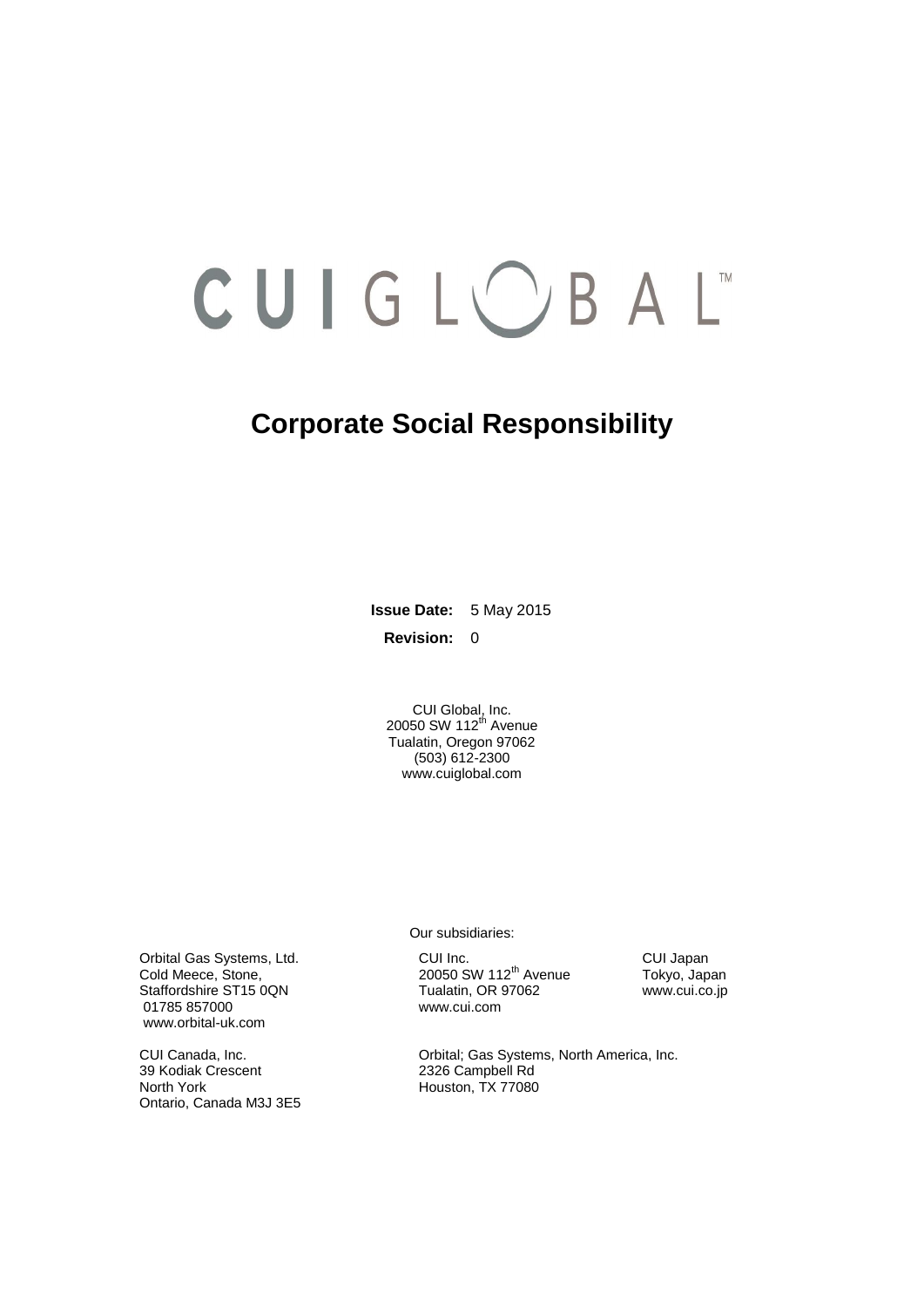#### **Introduction**

When the name CUI Global appears in this document, it pertains to CUI Global, Inc. and all subsidiary entities.

#### **Purpose and Aims**

The purpose of the policy is to make clear to all stakeholders what we mean by Corporate Social Responsibility (CSR) and how we propose to work towards achieving it. In implementing this policy we aim to:

- Behave responsibly and be an exemplar of good practice,
- Operate our business and its activities with respect and integrity at all times, ensuring we operate in a way that safeguards against unfair business practices, discrimination and environmental harm,
- Maintain a tradition within our organization that delivers commercial success whilst encouraging an exemplary attitude to health and safety, the highest standards of ethics, respect for our communities and protection of the environment we all share,
- Encourage the development of our greatest asset Our staff, by providing a working environment that both encourages advancement and attracts the best and brightest in our industry,
- Promote diversity in the workplace and by ensuring a culture of educational investment, innovative application of resource and intelligent growth create challenging opportunities for everyone,

We recognize that good CSR embraces all aspects of sustainable development and the way we affect people through our business operations. We believe that a responsible approach to developing relationships between all our stakeholders and the communities they serve, global or local, is a vital part of delivering business success;

We will continually review our policies and business practices to encourage engagement with customers, suppliers and our business partners to promote the development and extension of our corporate ideals.

CUI Global Inc. has long embraced the values embodied in its own Mission Statement: integrity, respect, philanthropic dedication, courtesy, customer service and shareholder focus.

CUI Global will review this policy against relevant codes of corporate governance and international standards including the United Nations (UN) Universal Declaration of Human Rights, the International Labor Organization (ILO) Declaration on Fundamental Principles and Rights at Work, the Guidelines for Multinational Enterprises established by the Organization for Economic Cooperation and Development (OECD), the Rio Declaration on Environment and Development and relevant International Law governing bribery and corruption.

The CUI Global Board of Directors supports the principles set out in this policy and is focused on translating it into a set of guidelines and standards that set a common approach for our managers and employees on the ground.

# **CSR Policy**

As a responsible member of the world community, with long enduring relationships with numerous companies, we believe that the long-term future of our business is best served by respecting the interests of all our stakeholders: Employees, Customers, Contractors, Suppliers and the wider global community. We look actively for opportunities to reduce our impact on the environment and to contribute to the wellbeing of those in communities less fortunate than ourselves. Our CSR policy sets out the principles we follow and the projects we have undertaken with a view to supporting our CSR ethos. Demonstrating our commitment to Corporate Social Responsibility is a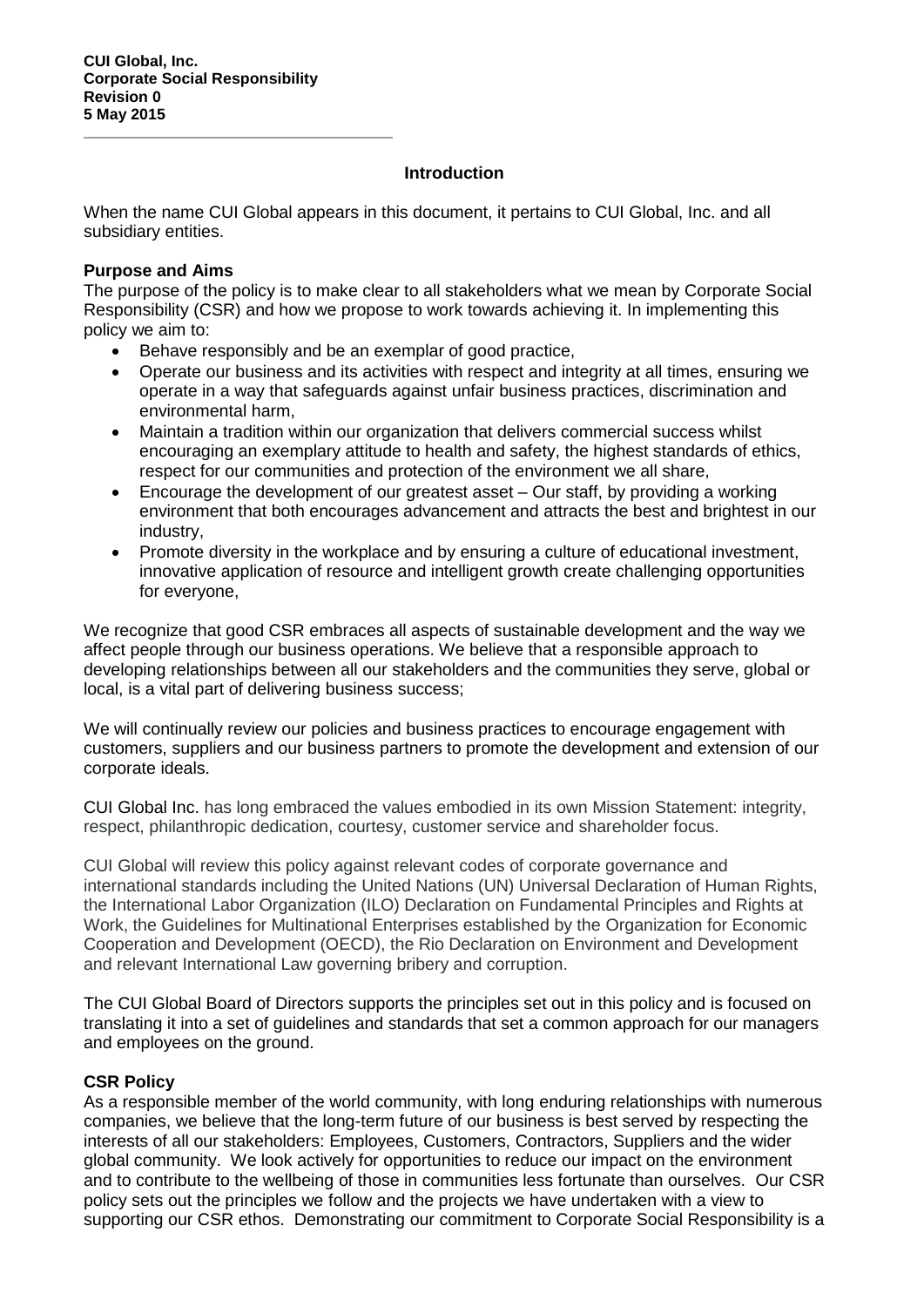**CUI Global, Inc. Corporate Social Responsibility Revision 0 5 May 2015**

journey, in the course of which we aim to align our business values, purpose and strategy with the social and economic needs of our stakeholders, while embedding responsible and ethical business policies and practices into everything we do.

#### **Context**

CSR is defined as the integration of business operations and values, whereby the interests of all stakeholders including investors, customers, employees, the community and the environment are reflected in the company's policies and actions.

We recognize the importance of its role in managing social, economic and environmental issues. CSR is the principal way CUI Global seeks to coordinate and manage practices to maximize positive social and economic contribution and minimize the environmental impacts of its business. Engagement with key clients, employees, community, environmental stakeholders, regulators, business partners, suppliers, and our shareholders is central to our approach to CSR.

We are committed to:

- Continuous improvement in our CSR strategy,
- Encouraging our business partners to strive for matching performance,
- Acting in a socially responsible way,
- Continually improving our performance and meeting all relevant legislation,
- Encouraging our staff to be mindful of the effect of their actions on any natural resource,

CUI Global divides CSR into four segments:

- Marketplace: How we work with our customers and suppliers,
- Workplace: Where we work, how we recruit and how we work with our staff,
- Environment: How we reduce our environmental impact,
- Community: How we engage with the community.

Our approach to social responsibility provides opportunities for our employees, focuses on their wellbeing and reflects our involvement in the economies, markets and communities in which we operate. CUI Global plays a crucial role in delivering social sustainability, economic regeneration and transformation by undertaking our work responsibly and by engaging in matters of local, national and global interest.

This Policy applies to all departments, operations, product lines and activities of CUI Global.

#### **Objectives**

#### **Roles and Responsibilities**

The Board of Directors will be accountable for CSR within CUI Global and for the coordination of CSR initiatives and activities within CUI Global.

Management will be responsible for ensuring that key strategic and operational decisions in their area take into account CSR considerations, supporting CSR initiatives and practices through rolemodelling and the allocation of sufficient resources, raising the profile of CSR and overseeing that their area complies with this policy.

Staff will be responsible for behaving in a corporately responsible way, adhering to this policy and enabling CUI Global to make a positive social, economic and environmental contribution.

#### **Marketplace**

We strongly believe that integrity in dealing with customers is a prerequisite for a successful and sustained business relationship.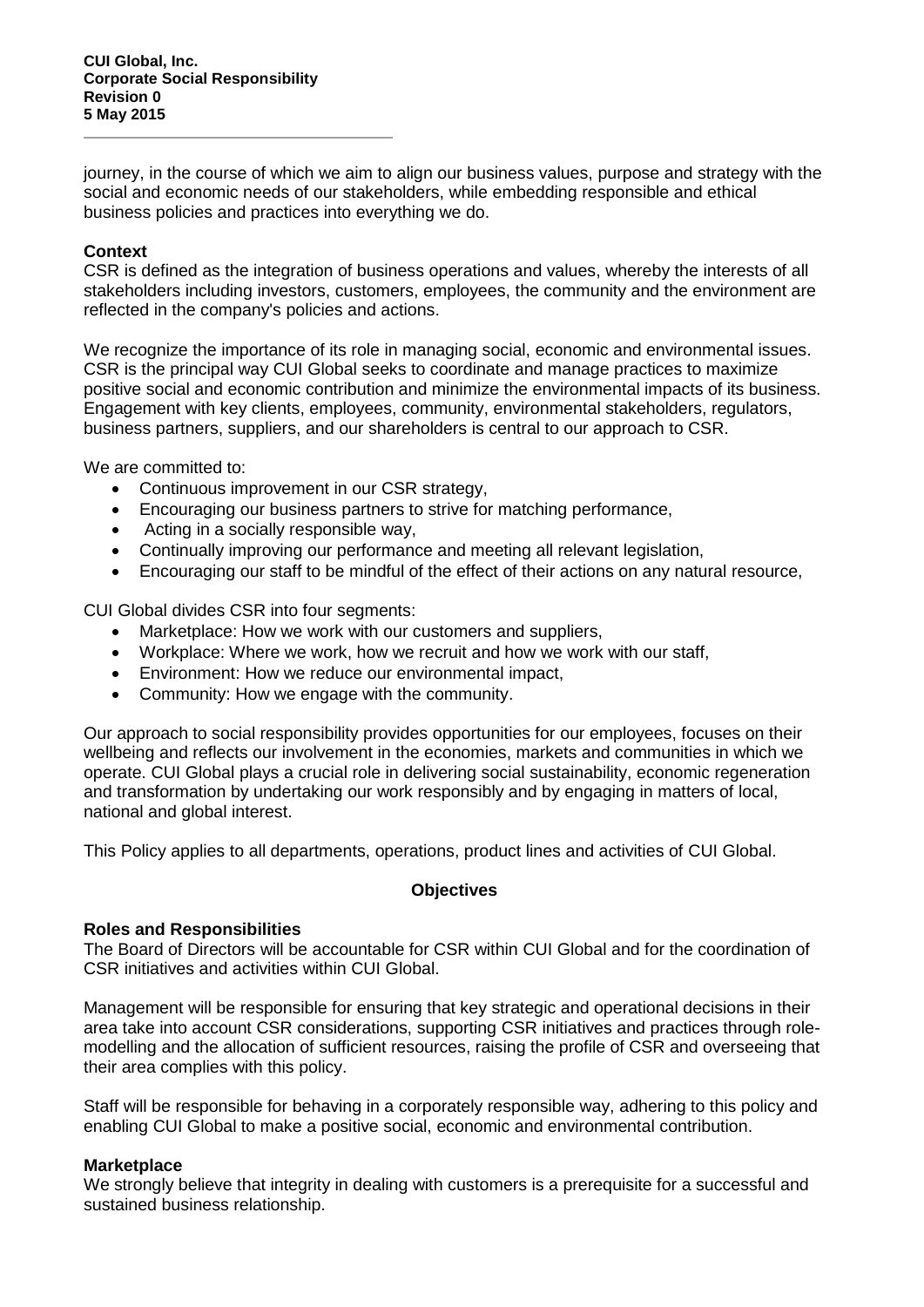The way in which we conduct ourselves within our marketplace has a significant influence upon the reputation of CUI Global and all its stakeholders. Our good reputation plays a vital part in maintaining the trust and confidence of our business partners and is one of the key components of our success.

The protection of this reputation is therefore of fundamental importance and we demand high ethical standards be maintained in the conduct of our business activities. Corruption, bribery and unfair or anti-competitive practices will not be tolerated and we will compete vigorously, honestly and in accordance with relevant competition laws and regulations.

CUI Global provides products and services to meet the needs of its clients, while having consideration for the impact on the natural environment and communities where we operate.

These principles of business conduct and business behavior apply to all our people and to ensure that they are propagated, maintained and encouraged we will support multilateral action aimed at achieving high common standards of business integrity and veracity.

We operate a highly effective and efficient organization, focused on meeting customer objectives. Our aim is to provide products and services which give fair value and consistent quality, reliability and safety in return for fair reward.

We operate policies of continual improvement, of both processes and the skills of our staff, to take best advantage of advances in technology. This safeguards our operations for the future, ensuring that we continue to add value to our customers' businesses.

This is underpinned by a consistent approach to the way we conduct our work. To cater for the wide variety of work we do, we aim for a balance between flexibility in the way we operate and tight control to consistently meet customer expectations.

We have clear and strong lines of communication which allow us to respond quickly and efficiently to customer and market requirements, and our customers receive a consistent service across geographies, industries and technology areas. Our sales effort and delivery capability are aligned in order to ensure that we can successfully and consistently deliver what we promise.

# **Suppliers**

As with our relationships with our other stakeholders, we aim to develop relationships and improve networking with business partners and suppliers based on mutual trust. We believe one of our major strengths is our approach to alliances and partnerships with suppliers.

Our clients appreciate our ability to offer, through partnership, the best combination of state-ofthe-art technology and world class products which, when combined with CUI Global's established track record of strong customer relations, deep industry knowledge and practical experience is a vital component in the success of our organization and its stakeholders.

These core alliance strategies and our proven capacity to implement and deliver value-added global solutions ensures we can offer process critical solutions on time and within budget.

To ensure we meet these goals it is vital that we propagate a range of suppliers who can offer the components we need in a reliable, quality orientated and fiscally sound manner. CUI Global operates a partnership approach to supply chain relations ensuring that payments are made promptly, supplier complaints are reviewed, and that we use fair and transparent procurement methods.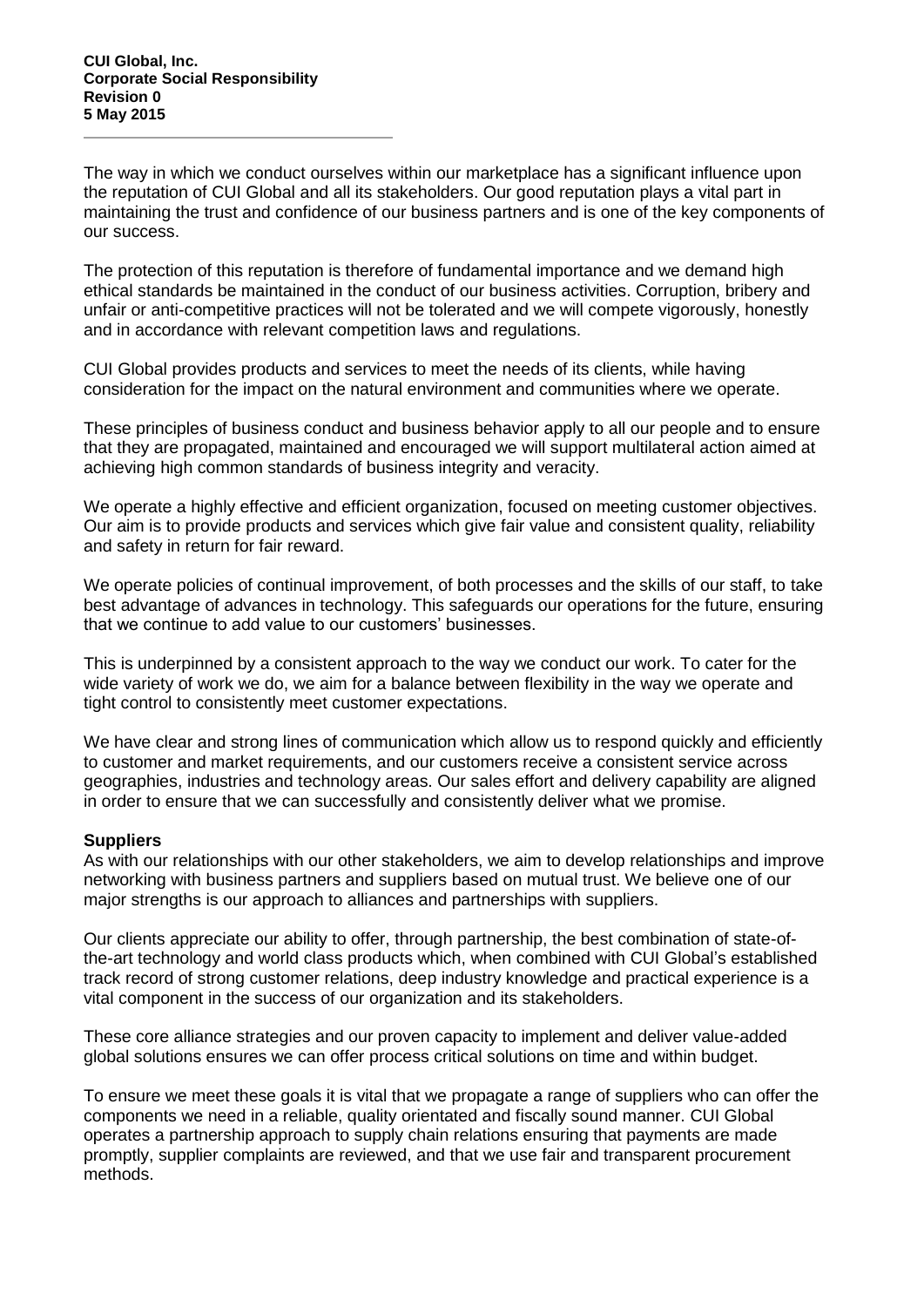Furthermore, CUI Global will use its position in the marketplace to raise awareness of CSR with all our suppliers and help facilitate change to minimize impact on the natural environment and communities where we operate.

#### **Ethical Purchasing Policy**

We purchase a wide range of goods and services required in the operation of our business and we also rely heavily on a number of key suppliers for the delivery of our core services. Good working relationships with our suppliers are therefore central to the success of our business. For this reason, we clearly state our purchasing policy as part of ensuring that our business standards are integrated throughout the supply chain.

We are committed to obtaining and retaining competitive goods and services while at the same time ensuring they are from sources which have not jeopardized human rights, safety or the environment.

We aim to develop strong relationships with our suppliers, based on mutual trust, understanding and respect.

More specifically we expect our suppliers to:

- Adhere to business principles consistent with our own.
- Ensure that their products and services are produced and delivered to comply with all legislation relevant to their business.
- Seek to maintain continuous improvement in their supply chain relationship with us.
- Ensure they adopt and implement acceptable safety, environmental, product quality, product stewardship, labor, human rights, social and legal standards in line with our own code and to ensure these issues are acceptably managed within the supply chain for any products supplied to us.

We will seek to work with our key suppliers to:

- Develop long-term meaningful relations to the benefit of both parties.
- Improve the quality, environmental performance and sustainability of goods and services where this can be achieved to the benefit of both parties.

'When purchasing raw materials we will endeavor to obtain this from legal and sustainable sources, e.g.; Timber for civil construction activities will be from a managed and sustainable forest which is accredited by regional, state, county or national legislation.'

When purchasing goods or product that comes under the auspice of national or international 'Fair Trade Goods schemes' e.g. tea, coffee, fruit, we will endeavor to obtain said goods or product that is identified with a recognized 'Fair Trade' goods emblem or logo where reasonably practicable and when available.'

# **Conflict Minerals**

CUI Global is a signatory to Section 1502 of the 2012 Dodd-Frank Act regarding the use of 'conflict minerals' (Tin, Tungsten, Tantalum and Gold – known as 3TGs) from the Democratic Republic of the Congo. 3TGs originate in multiple locations around the world including the Democratic Republic of the Congo (DRC) and adjoining countries (collectively referred to as the "Covered Countries"). In the DRC, some of the sources of the 3TGs are controlled by armed groups that have conducted severe human rights violations.

CUI Global, Inc. is committed to ethical business practices and the protection of basic human rights. We expect all of its suppliers to have policies and procedures in place to ensure that any 3TGs used in the production of the products sold to CUI Global companies are DRC conflict-free. This means that the products must not contain 3TGs that directly or indirectly finance or benefit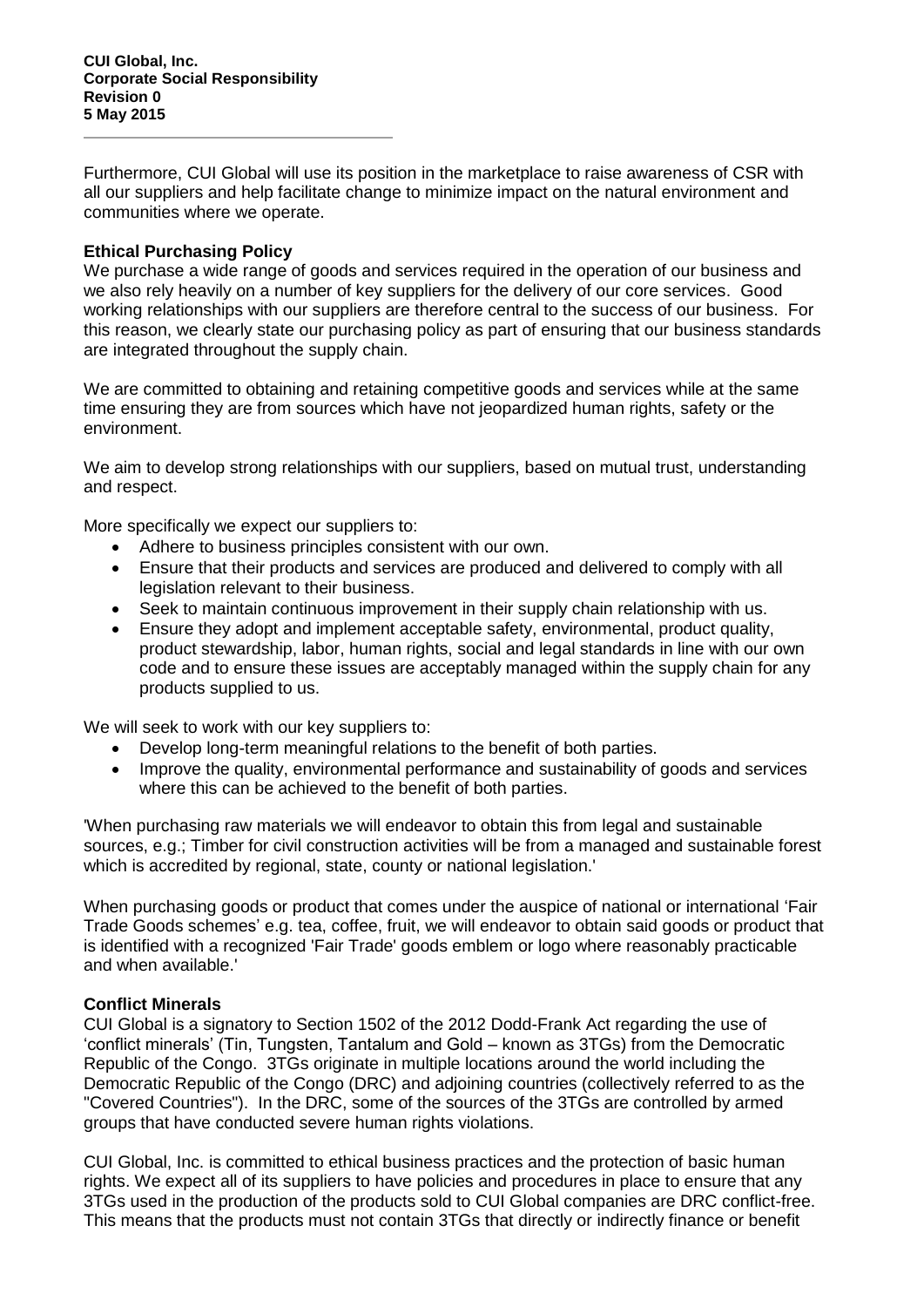armed groups in the Covered Countries. CUI Global and its subsidiary companies are actively working with its supply chain to do a Reasonable Country of Origin Inquiry (RCOI) while exercising due diligence by following the OECD Due Diligence Guidance.

# **Our Workplace**

Our objective is that CUI Global becomes an employer of choice.

- We will treat people well, facilitate a great working environment, train and encourage them, recruit diversely and fairly provide stimulating career opportunities in order to attract and retain the very best people.
- We will ensure that the management of our organization act as role models and mentors because to make a difference our values must be translated beyond this document and our other business practices into behavior from the ground up.
- Be accident free because we value everyone working directly or indirectly for CUI Global and will not put anyone at undue risk.
- Delight our customers because we want our customers not only to trust and rely on us but also to enjoy working with us and be impressed at what we can do for them.

# **Realizing Potential**

Developing our capability, delivering value to our customers on a global basis and securing longterm profitable growth is founded on releasing the potential of our employees. It is linked to the transfer, exchange and creation of knowledge within our organization and contributes to the ongoing innovation of CUI Global's products, services and processes globally.

CUI Global's values are based upon a number of important principles and capture qualities that each employee is encouraged to embody as an essential part of our success:

- Expertise to assure quality and drive innovation.
- Listen and learn from each other champion continuous improvement Think and act as a team.
- Be accountable keep commitments and be a trusted partner.
- Customer focus to share our vision; share our passion.
- Strive for our customer's profitability and satisfaction.
- Deliver results and celebrate success

# **Meritocracy**

As a company we embrace diversity and respect for different cultures and local requirements. Employees of both genders, from different nations, cultures, ethnic groups, generations and backgrounds contribute their skills and different perspectives to improving our solutions and delivering to our customers.

It is a cornerstone of our ethos that CUI Global is a meritocracy, where all employees are recognized and rewarded on the basis of their performance, effort, contribution and achievements.

The company's performance management and personal development processes are undertaken throughout all of the departments within CUI Global and are based on the following principles:

That ALL employees have a clear understanding of how they contribute to the business and have clear personal objectives, aligned to the business strategy and objectives this will be combined with training and planning to support personal growth. CUI Global;

- Will provide a workplace in which diversity is valued and there are equal opportunities.
- Provide a mechanism by which employees can raise their views and be engaged in change and issues that affect the company.
- Guarantee a safe and secure workplace which is conducive to the health and welfare of employees.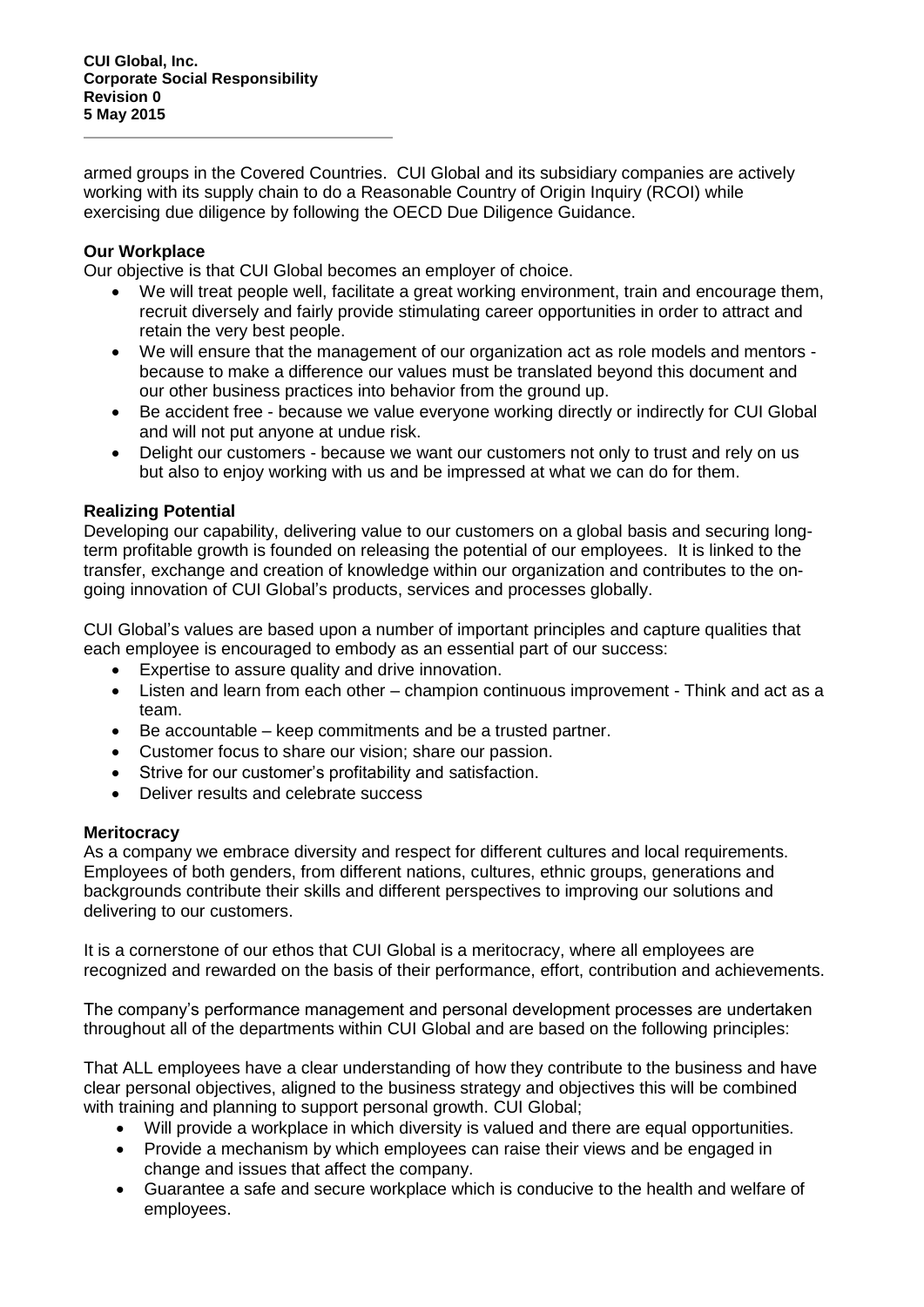- Support employees with learning and development opportunities to help them reach their potential and maximize their contribution to CUI Global's strategy.
- Recognize and reward individuals on the basis of their own performance and that of the company. We will appraise performance on both the results that were achieved and how they were achieved.

#### **Human Rights**

CUI Global supports the principles of the United Nations Universal Declaration of Human Rights and the International Labor Organization Declaration on Fundamental Principles and Rights at Work. We will adhere to the following principles in respect of our staff.

a) We will treat all employees fairly and honestly, regardless of where they work. All staff will have agreed terms and conditions in accordance with local law or practice and will be given appropriate job skills training.

b) We will pay a fair wage reflecting local markets and conditions. We will always meet any national minimum wage.

c) Working hours shall not be excessive. They shall comply with industry guidelines and national standards where they exist.

d) We will not employ illegal child labor, forced or bonded labor, forced overtime or condone illegal child labor.

e) Employees have the rights of freedom of association and, where appropriate, collective bargaining.

f) We will negotiate in good faith with the properly elected representatives of our employees.

g) We will abide by the non-discrimination laws in every country where we operate.

h) We will not use or condone the use of corporal punishment, mental or physical coercion or verbal abuse. We have disciplinary procedures for any member of staff whose conduct falls below the required standard.

i) We have formal grievance procedures through which staff can raise personal and work-related issues.

j) All staff will be given reasonable access to bathroom and rest facilities.

#### **Management and Review**

We will be judged by our actions. It is vital that our behavior matches the goals we have set out within this document, accordingly, our senior managers are expected to be ethical role models and exemplars of our goals, values and the standards of business conduct which we set for ourselves.

They are expected to ensure that all employees under their leadership receive guidance and supervision on our goals, values and principles especially when it appertains to our business conduct, behavior and legal compliance relative to their job roles.

As part of their annual appraisal employees are assessed against how they operate and behave in relation to our Values and these Principles and if shortcomings are identified that would impact upon an individual's ability to fulfil their job role this is addressed by encouragement, mentoring, training and improved supervision from their immediate managers.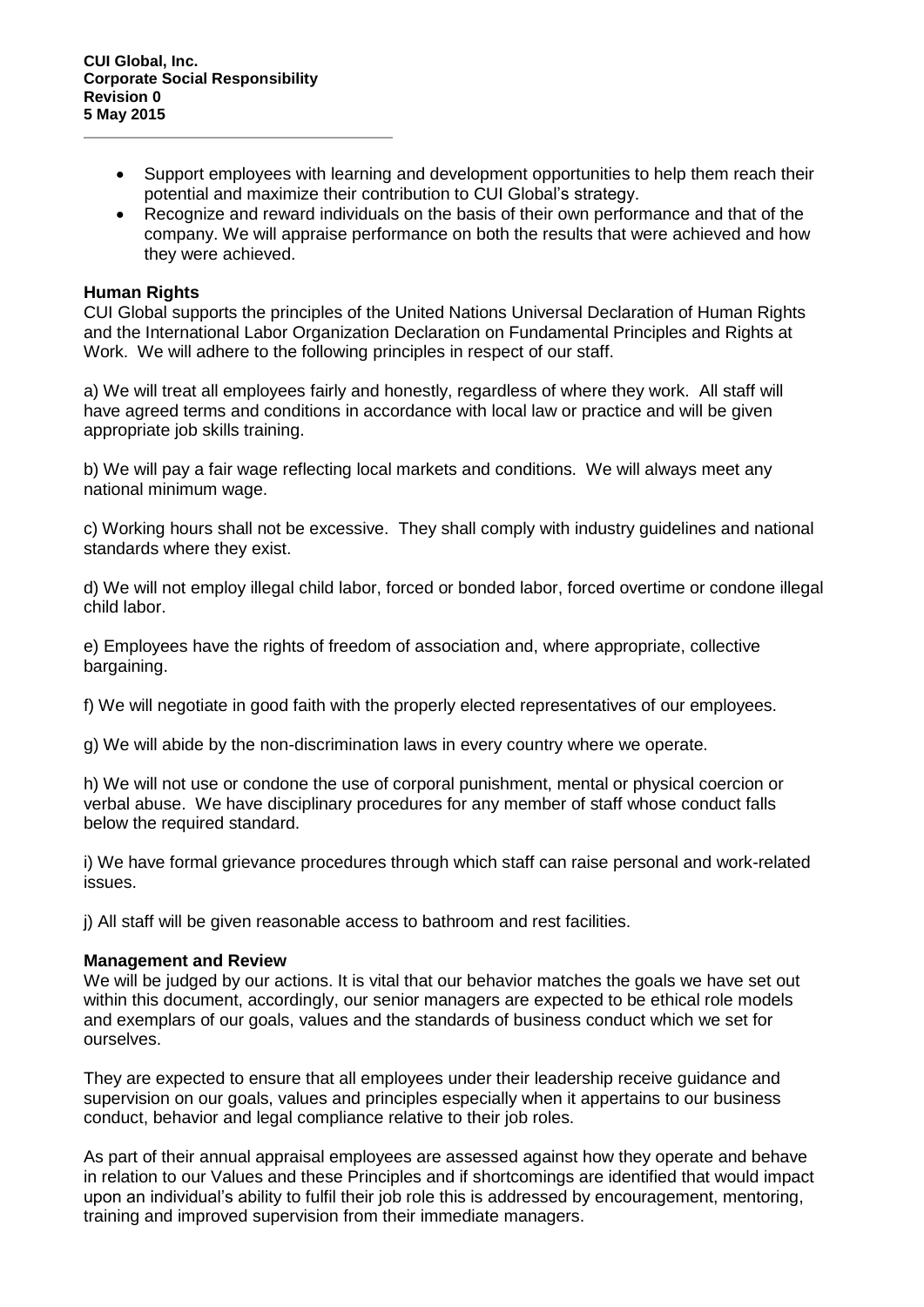#### **Health and Safety**

CUI Global believes that a vigorous and constantly improving health and safety culture ensures all our operations are executed, at all times, by trained and competent personnel in such a way as to ensure the health, safety and welfare of all employees and all persons who may be affected by our activities.

We require high standards of health and safety understanding from our employees and contractors and are committed to monitoring our achievements and delivering a continually improving performance. CUI Global aims to comply with all relevant local legislation or regulations, and best practice guidelines recommended by national health and safety authorities. We also liaise with staff regarding our policies and practices so that we can continue to maintain a healthy, safe and enjoyable environment.

The prevention of all accidents involving personal injury or property damage is essential to the culture and operation of all CUI Global activities.

CUI Global is committed to ensuring, so far as is reasonably practicable, the health, safety and welfare of all of its employees at work and also the safety of customers and others.

This policy seeks continuous improvement and compliance with legislation, having proper regard to the protection of people, premises, property and the environment. It is based on the principles that:

- All injuries can be prevented
- The goal is zero injuries
- Safety is the responsibility of all employees
- Working safely is a condition of employment

The nine key safety principles with which all CUI Global employees are required to comply are:

- Do not endanger yourself or others.
- Report any hazardous condition or practice that may cause injury to people, property or the environment.
- Obey all rules, signs and instructions. If you do not understand speak to your manager before you start work.
- Keep your work area clean and tidy. Disorder causes accidents, wastes time, energy and materials.
- Wear protective clothing and equipment as required. Keep it in good condition, wear it correctly and ask for a replacement if it becomes damaged or unfit for use.
- All accidents, incidents and near misses must be reported to your manager. Seek immediate help and first aid (if necessary).
- Do not adjust modify or repair any piece of work equipment unless you are competent and authorized to do so.
- Use only the correct tools and equipment for the job.
- Check that they are in good condition before use and use them safely.
- Before lifting, assess the load and your capability to move it. Make sure you get help with any heavy or awkward items, and follow approved techniques.
- If you have any suggestions to improve safety in your workplace, tell your supervisor or manager.

This policy and associated implementation documentation will be publicized to all employees and will be reviewed on a regular basis to be updated or revalidated as appropriate.

#### **Ethics**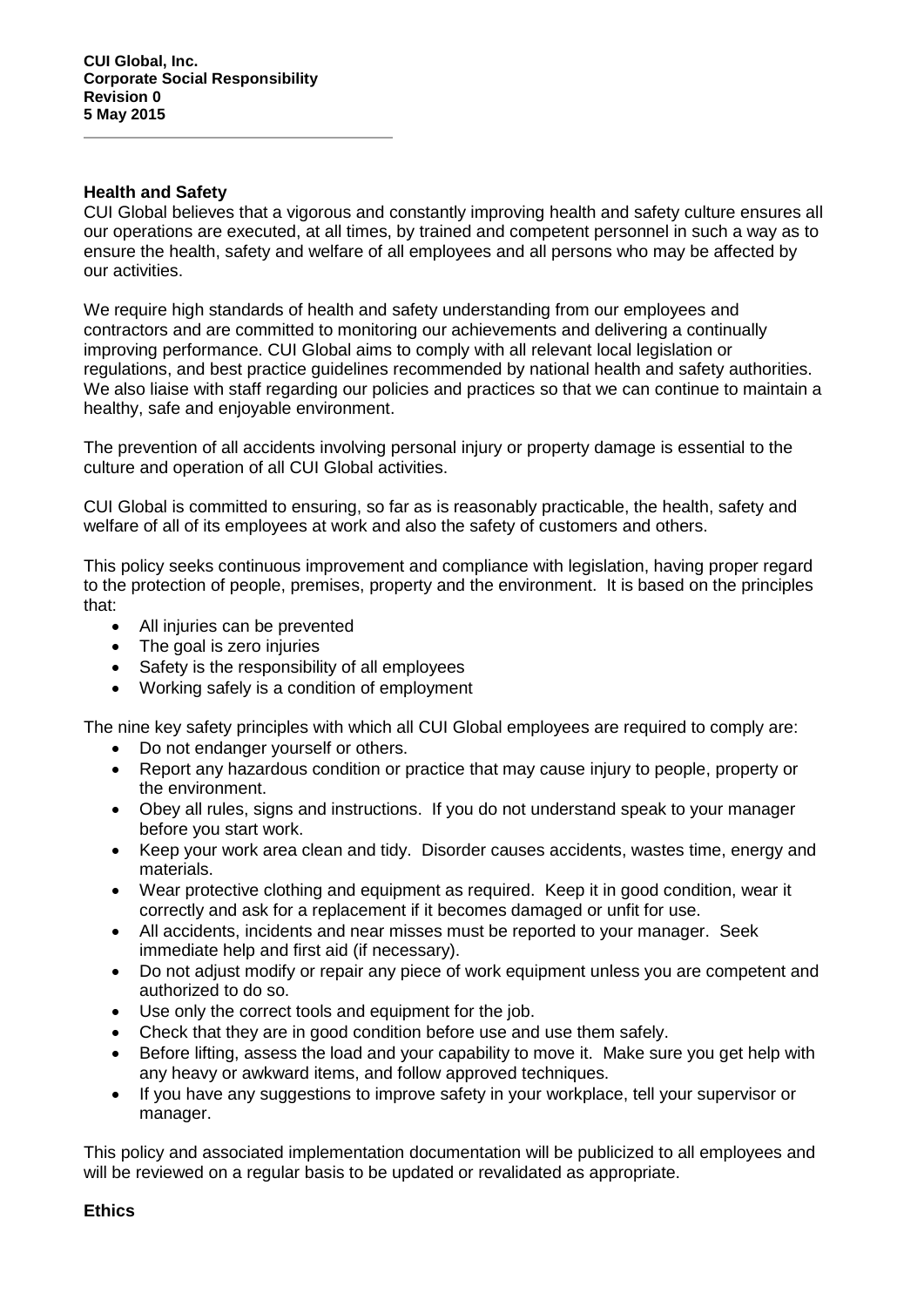At CUI Global we recognize and perform the obligations we have towards our people, investors, customers, suppliers, competitors and the community as a whole. We believe our reputation, together with the trust and confidence of those with whom we deal, to be one of our most valuable assets. In order to keep this reputation and trust, we demand and maintain the highest ethical standards in carrying out our business activities.

We conduct our business in line with our CUI Global's Code of Ethics.

No CUI Global employee or representative shall offer, give, seek or receive, either directly or indirectly, inducements or other improper advantages for business or financial gain and no employee may offer, give, seek or receive any gift or payment which is, or could be construed as, such. If an employee is in any doubt as to whether he or she may accept an offer, that employee should discuss the issue with his or her manager, Group Legal Director or General Counsel.

All of our employees are required to abide by these ethical standards, which are central to CUI Global's core values and approach to doing business. The protection of our reputation is of fundamental importance, and employees are to be made aware of the disciplinary implications of breaches of policy. This principal helps to uphold the reputation of our company and staff, and maintains customer confidence in CUI Global.

Our people are encouraged to promptly report any potentially illegal, improper and/or unethical conduct that they become aware of at their workplace or in connection with their work. We believe we have an environment that enables our people to raise genuine and legitimate concerns internally. However, in the event that our people believe their reporting to management may be inappropriate considering the circumstances, other channels for communicating such conduct are made available for all employees and provide the opportunity for concerns to be investigated and acted upon in order to effectively resolve the matter.

# **Conflicts of interest and Confidentiality**

(a) While CUI Global respects the privacy of its employees, all CUI Global employees are expected to avoid personal activities and financial interests, which could conflict with their responsibilities to CUI Global.

(b) CUI Global employees and consultants must not seek gain for themselves or others through misuse of their positions or company property.

(c) All actual and potential conflicts (including those arising from the activities or interests of close relatives or partners) should be disclosed to and discussed with an employee's manager.

(d) Information received by anyone in the course of his or her employment must not be used for personal gain or for any purpose other than that for which it was given.

(e) Where information is confidential, that confidentiality must be respected.

# **Environment**

The company believes that, by their nature, our operations have a minimal impact on the environment. However, we acknowledge that there are inevitable environmental impacts associated with daily operations. We aim to minimize any harmful effects and consider the development and implementation of environmental standards to achieve this to be of great importance. As such, we strongly encourage the internationally established 3 R's: Reduce, Re-use, and Recycle.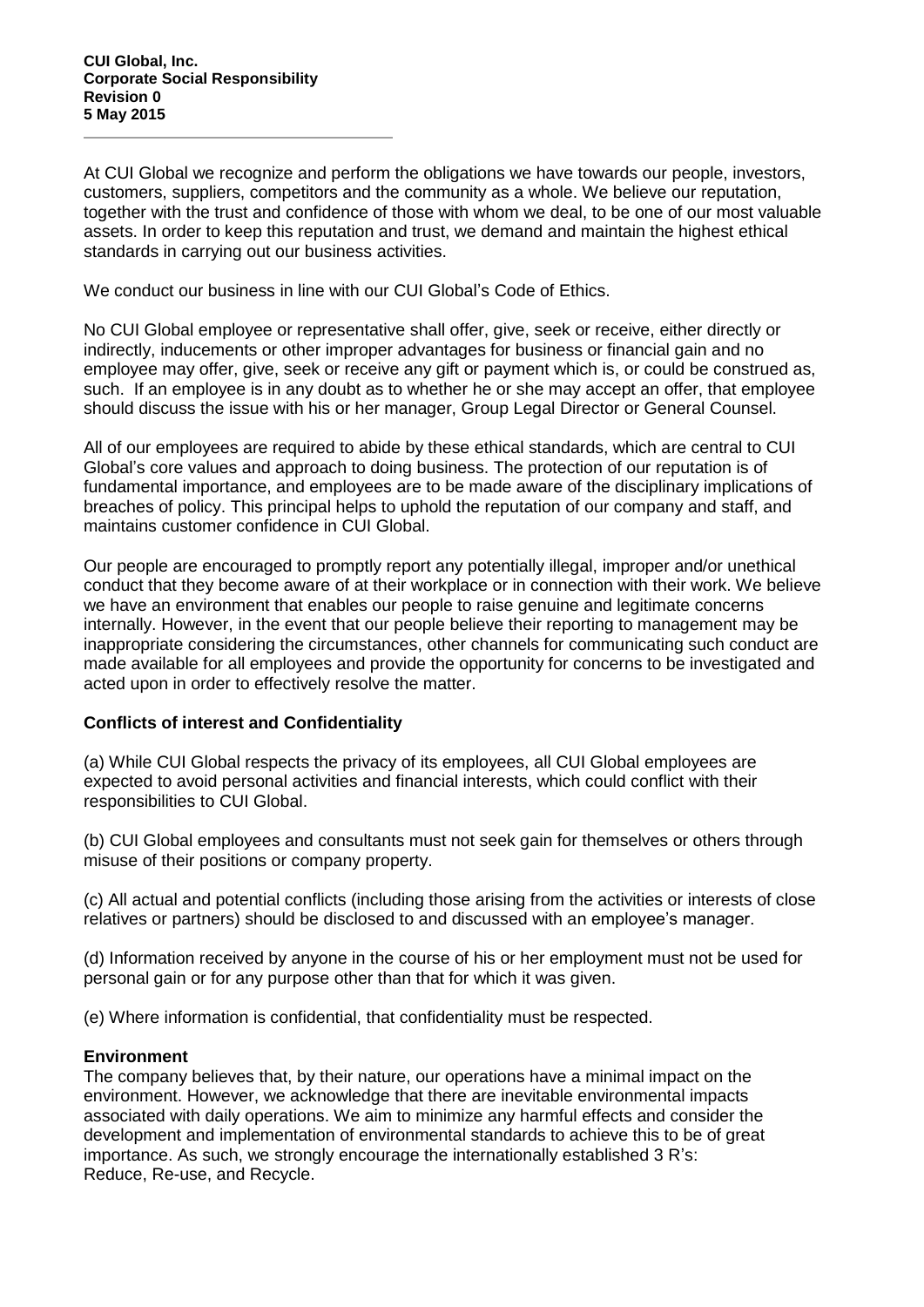In the course of our operations we seek to identify opportunities to reduce consumption of energy, water and other natural resources. We also strive to re-use and recycle where possible and dispose of non-recyclable items responsibly, thereby minimizing our impact on the environment.

Our policy is to strive to achieve continual improvement in environmental performance. We are committed to:

- preventing pollution and reducing the overall impact of our operations on the environment.
- maintaining an internal management structure for the management of environmental issues which includes clearly defined responsibilities for environmental management capable of delivering this policy commitment.
- complying with, and where possible exceeding applicable legal and other requirements relating to the organization.
- monitoring our environmental performance and setting objectives and targets for improvement.
- providing appropriate training and awareness programs for our staff. We recognize the key role we have to play in both reducing and contributing to greenhouse gas emissions from the surface transport sector. Our commitment in this area is set out in our Climate Change Policy.

It is anticipated that by adopting simple, environmentally friendly initiatives, the company will raise awareness amongst stakeholders and the wider community:

CUI Global will seek to minimize its energy, water and paper usage, through design, infrastructure and behavior.

CUI Global will seek to optimize the recycling of waste through providing adequate facilities and behavior, and limit the use of hazardous material.

CUI Global will seek to reduce unnecessary travel and encourage the use of alternative means of communication where practicable.

CUI Global will incorporate environmental considerations into procurement decisions and raise awareness/influence our supply chain to facilitate a reduction in their environment impact.

# **Climate Change Policy**

Notwithstanding that there is no empirical proof of climate change relating to greenhouse emissions, CUI Global is committed to taking action to reduce greenhouse emissions. We recognize that our operations have the potential to emit greenhouse gases. We recognize that we have a role in supporting governments and communities to reduce the impacts of greenhouse emissions helping to reduce air pollution. We are committed to reducing the greenhouse gas emissions from our operations in a way which supports national government strategies and in line with our commitment to our world community.

# **Community**

By investing in our local communities and going beyond our contractual obligations, we develop long term relationships and ensure that they benefit both socially and economically.